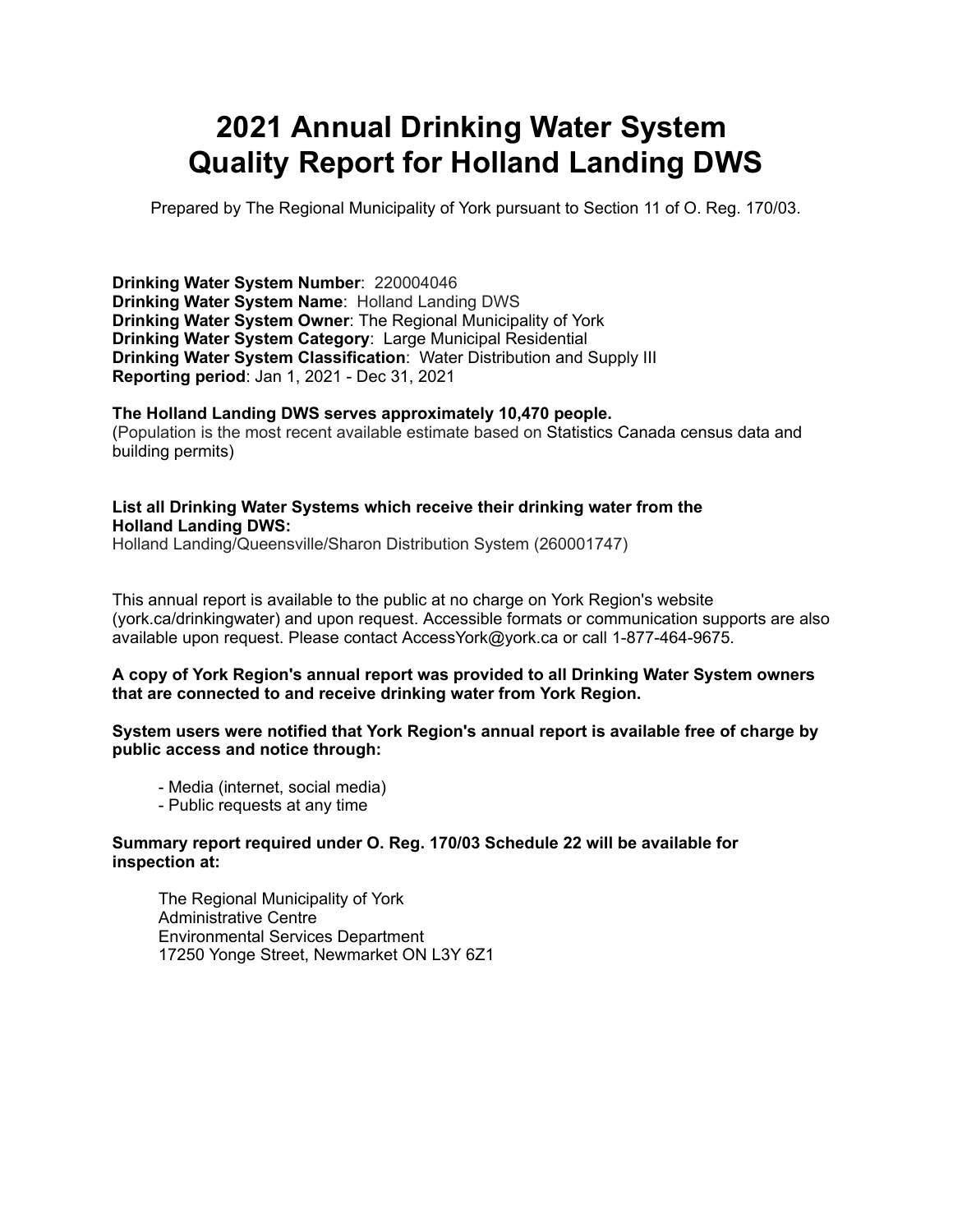### Description of the Holland Landing DWS

#### **Introduction**

 Holland Landing is located in western East Gwillimbury. Local groundwater is naturally high in minerals, and is blended with Lake Ontario water and connected groundwater systems from the York DWS. York Region operates the water supply, and the Town of East Gwillimbury maintains water quality and distributes it to users. The Province governs York Region's operations with Acts and Regulations, a Permit to Take Water, a Municipal Drinking Water License and an operating Permit. Lake Ontario water is purchased with supply agreements.

#### **Raw water source**

**Groundwater** 

#### **Profile of water in distribution system**

Blended - Lake and Groundwater

#### **Water treatment description**

 Holland Landing DWS includes two wells, two storage facilities (elevated tanks), and one booster pumping station. Chlorine provides disinfection, and chloramine provides a secondary residual. Sodium silicate is added to sequester naturally occurring iron and manganese. Storage facilities hold treated water and help booster stations maintain pressure. Operators test the water and inspect the process. Online analyzers continuously monitor treatment and water flow. When analyzers detect a significant process or water quality issue, the system automatically pauses operation until an operator takes action.

#### **List of water treatment chemicals used in this system**

Chlorine gas; Ammonia solution; Sodium Silicate

#### **Brief description and breakdown of monetary expenses incurred**

\$804,259 for well rehabilitation, electrical upgrades, general maintenance and repairs.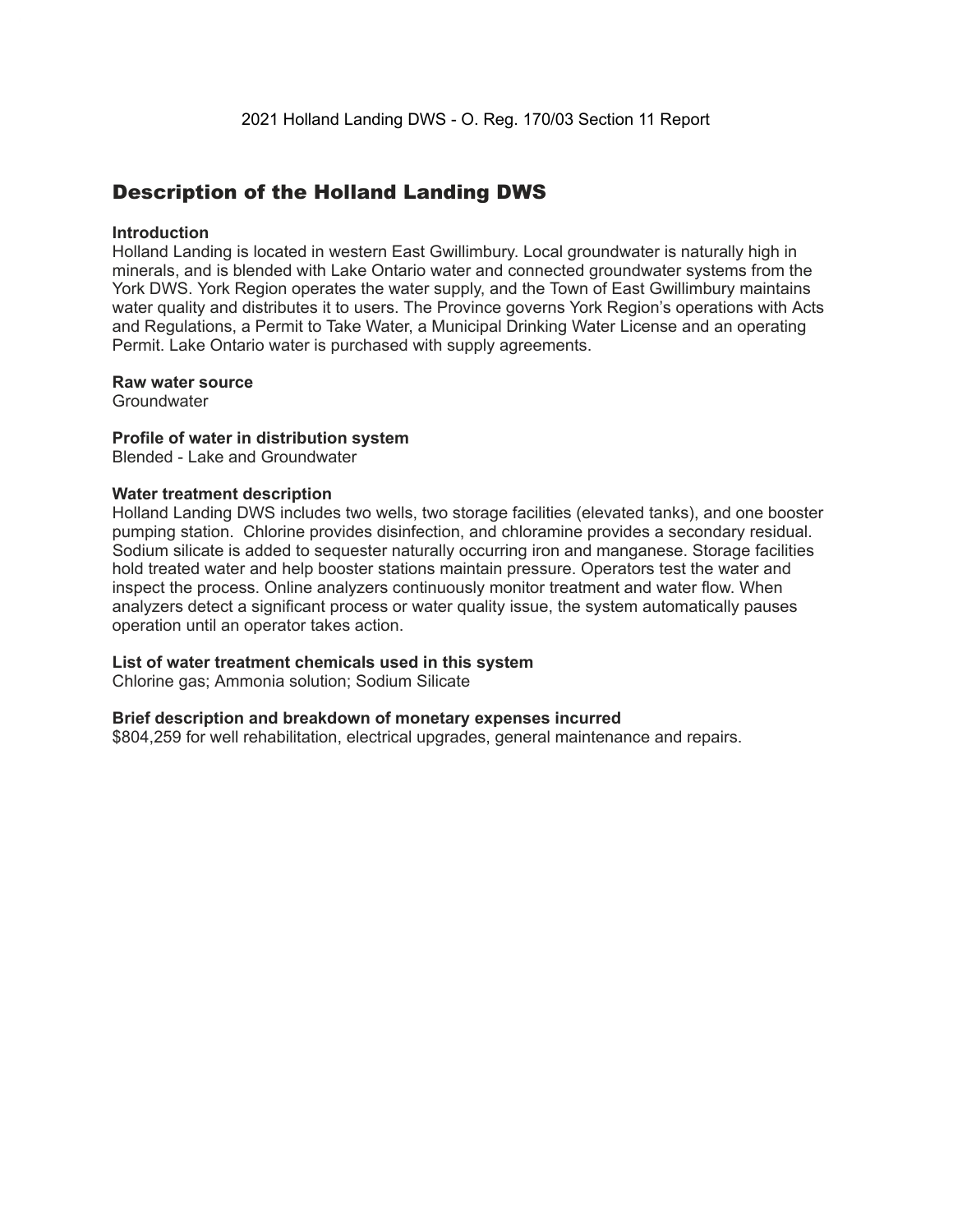### **Notices submitted under Section 18(1) of the** *Safe Drinking Water*  *Act* **or Section 16-4 of O. Reg. 170/03 and reported to MECP Spills Action Centre**

| <b>Adverse</b><br><b>Parameter</b> | <b>Incident</b><br><b>Date</b> | <b>Result</b> | <b>Adverse Test Corrective Action</b>      | <b>Corrective</b><br><b>Action Date</b> |
|------------------------------------|--------------------------------|---------------|--------------------------------------------|-----------------------------------------|
| Sodium                             | Apr 15, 2021 21.9 mg/L         |               | Operator attended site.<br>Resample taken. | Apr 19, 2021                            |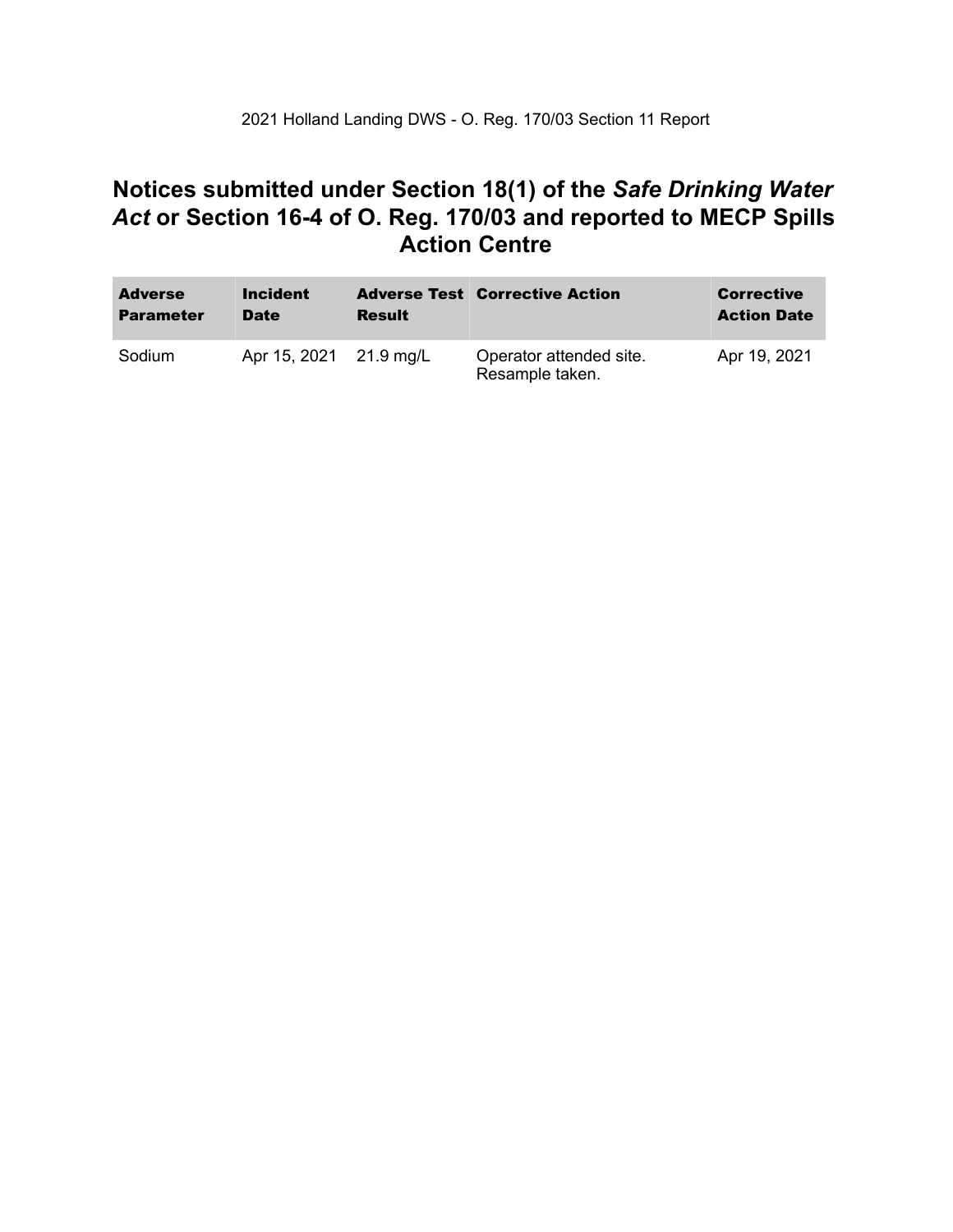2021 Holland Landing DWS - O. Reg. 170/03 Section 11 Report

### Microbiological testing completed under Schedule 10 of O. Reg. 170/03

For additional distribution samples collected under Schedule 10, refer to the local municipality.

| <b>Test Parameter</b>        | <b>Sample Source</b> | <b>Count of Samples</b> | <b>Count of Presence</b> |
|------------------------------|----------------------|-------------------------|--------------------------|
| E. Coli                      | Raw                  | 102                     | 0                        |
|                              | Treated              | 102                     | 0                        |
| Heterotrophic Plate<br>Count | Treated              | 102                     | 14                       |
| <b>Total Coliforms</b>       | Raw                  | 102                     | $\Omega$                 |
|                              | Treated              | 102                     | 0                        |

## Operational testing completed under Schedule 7 of O. Reg. 170/03 during this reporting period

| <b>Test Parameter</b>    | <b>Test Unit</b> | No. of<br>Samples <sup>1</sup> | <b>Average</b> | <b>Minimum</b> | <b>Maximum</b> |
|--------------------------|------------------|--------------------------------|----------------|----------------|----------------|
| <b>Combined Chlorine</b> | mg/L             | 8.760                          | 2.54           | 0.00           | 3.76           |
| Turbidity (Treated)      | NTU              | 8,760                          | 0.06           | 0.02           | 5.00           |

<sup>1</sup> 8,760 is used as the number of samples for continuous analyzers.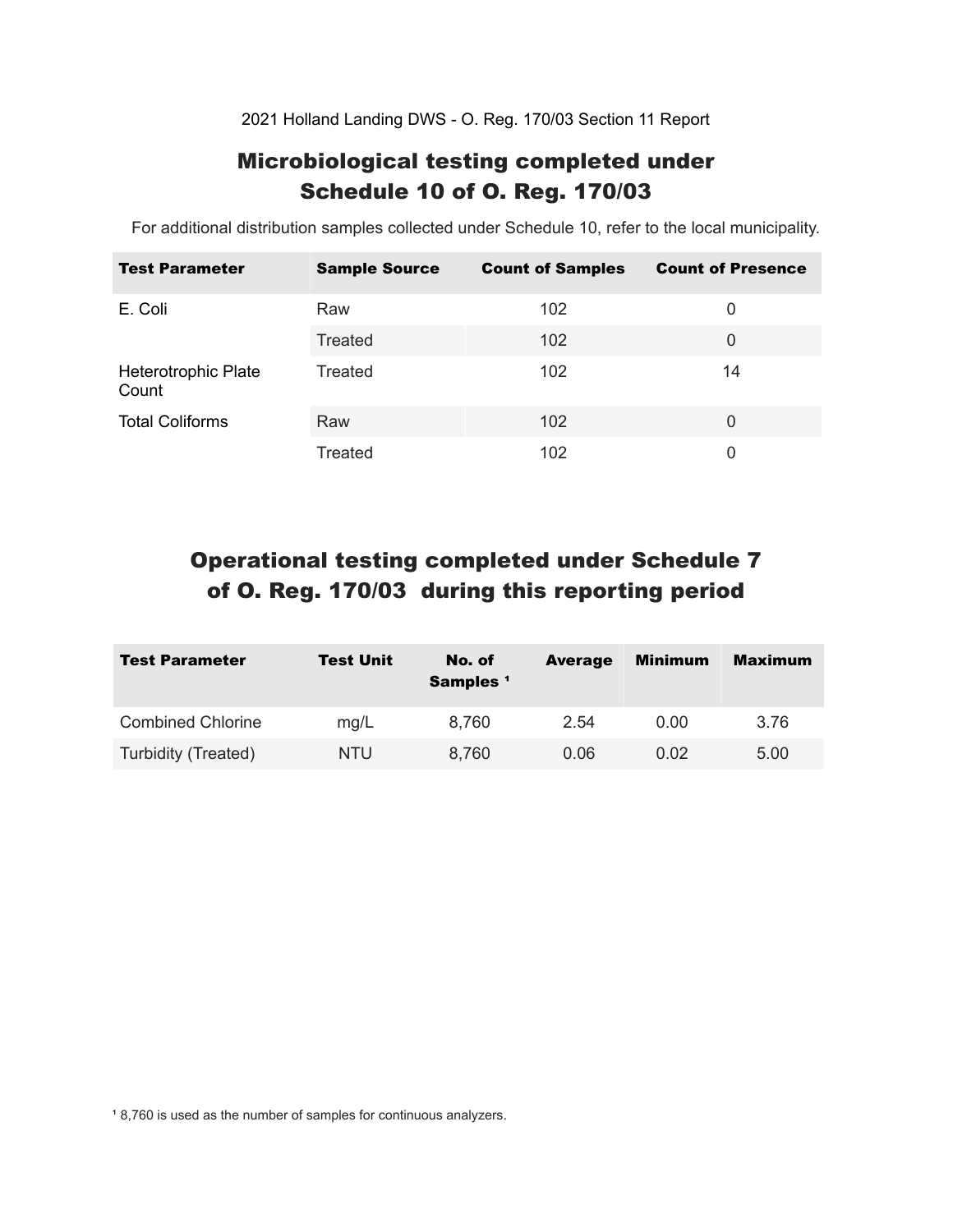## Summary of testing pursuant to Schedule 13 of O. Reg. 170/03 and sampling carried out in accordance with the requirement of an approval, order or other legal instrument

 Values with a less than sign ("<") indicate that the test result is below the method detection limit from the accredited laboratory (i.e. non-detect). Average results include values which were returned as non-detect (i.e. the "<" is omitted) and are rounded to three decimals. For a complete set of results, see the open dataset available at york.ca/drinkingwater.

| Test Parameter <sup>23</sup>     | <b>Test Unit</b> | No. of<br>Samples <sup>1</sup> | <b>Average</b> | <b>Minimum</b> | <b>Maximum</b> |
|----------------------------------|------------------|--------------------------------|----------------|----------------|----------------|
| Fluoride                         | mg/L             | 12                             | 0.214          | 0.19           | 0.24           |
| Haloacetic Acids                 | ug/L             | 4                              | 8.000          | < 8            | <8             |
| <b>Nitrate</b>                   | mg/L             | 12                             | 0.500          | < 0.50         | < 0.50         |
| <b>Nitrite</b>                   | mg/L             | 12                             | 0.050          | < 0.05         | < 0.05         |
| N-Nitrosodimethylamine<br>(NDMA) | ug/L             | $\overline{2}$                 | 0.001          | < 0.0009       | < 0.0009       |
| Sodium                           | mg/L             | 4                              | 20.217         | 19.40          | 21.90          |
| Trihalomethanes                  | ug/L             | 6                              | 13.842         | 7.40           | 16.50          |

 \*Lead testing under Schedule 15.1 is conducted by the local municipality - refer to local municipality reports for results. York Region occasionally collects samples tested for lead for non-regulatory research purposes.

<sup>1</sup>8,760 is used as the number of samples for continuous analyzers.

 $\mathrm{^2}$  The Average for Haloacetic Acids and Trihalomethanes is calculated as the running annual average of quarterly results in accordance with O. Reg 170/03. The Minimum and Maximum values reflect individual test results.

<sup>3</sup> Where sampling for 'N-Nitrosodimethylamine (NDMA)' is required, locations were selected to represent the farthest points in the distribution system. For York DWS and sub-systems, representative sample locations were selected from across the interconnected sub-systems, therefore not all sub-systems were chosen for NDMA sampling.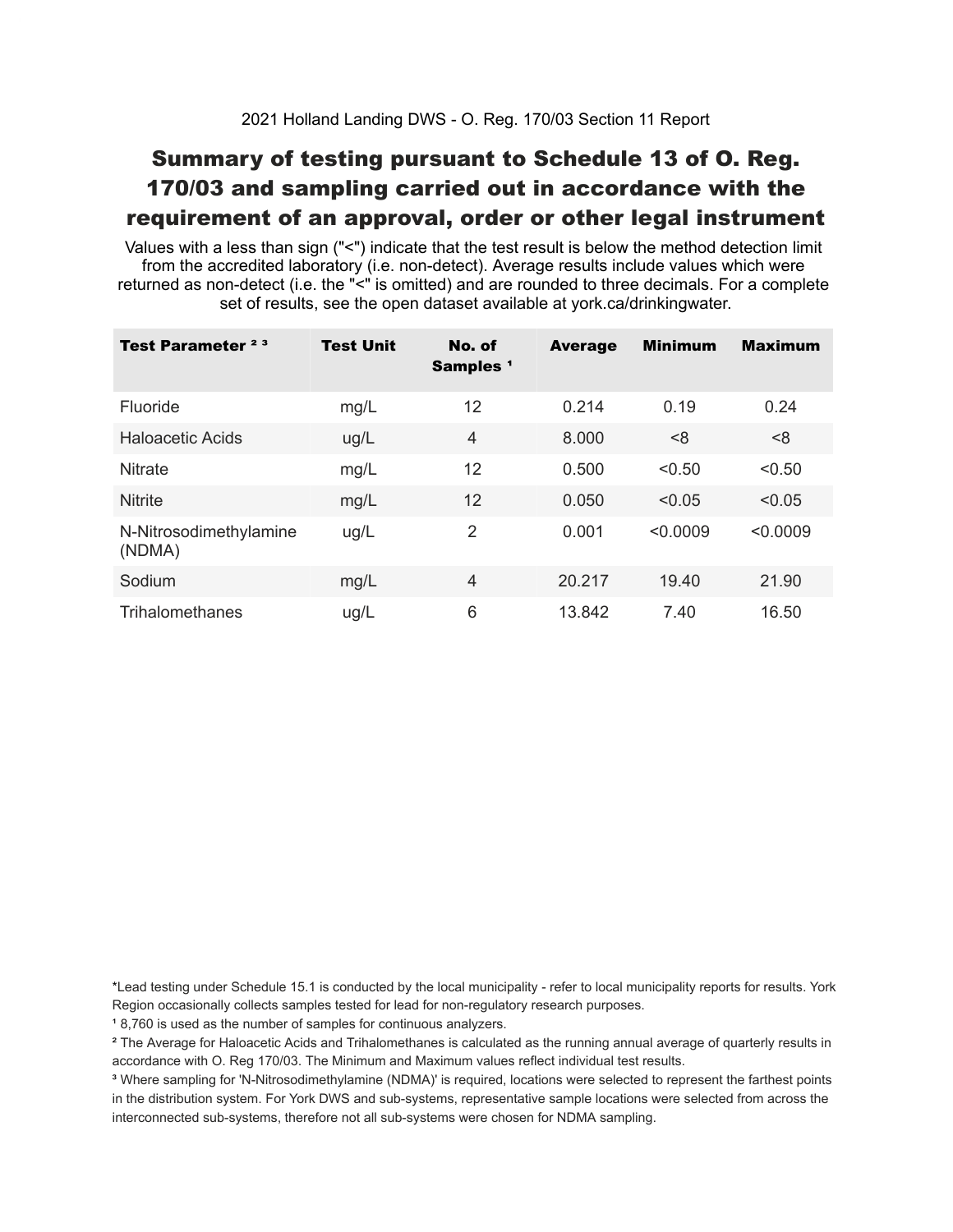### Organic and inorganic parameter(s), from Schedule 23 and 24, that exceeded half the standard prescribed in Schedule 2 of O. Reg. 169/03 Ontario Drinking Water Quality Standards

 Intentionally blank. There were no applicable test results. Not Applicable

### Summary of inorganic parameters tested pursuant to Schedule 23 of O. Reg. 170/03

 Values with a less than sign ("<") indicate that the test result is below the method detection limit from the accredited laboratory (i.e. non-detect). Average results include values which were returned as non-detect and are rounded to four decimals. For a complete set of results, see the open dataset available at york.ca/drinkingwater.

| Test Parameter | <b>Test Unit</b> | No. of<br><b>Samples</b> | <b>Average</b> | <b>Minimum</b> | <b>Maximum</b> | <b>ODWS</b><br>Limit |
|----------------|------------------|--------------------------|----------------|----------------|----------------|----------------------|
| Antimony       | mg/L             | 3                        | 0.0005         | < 0.0005       | < 0.0005       | 0.0060               |
| Arsenic        | mg/L             | 3                        | 0.0005         | < 0.0005       | < 0.0005       | 0.01                 |
| <b>Barium</b>  | mg/L             | 3                        | 0.1487         | 0.1350         | 0.1690         | 1                    |
| <b>Boron</b>   | mg/L             | 3                        | 0.0599         | 0.0568         | 0.0657         | 5                    |
| Cadmium        | mg/L             | 3                        | 0.0005         | < 0.0005       | < 0.0005       | 0.0050               |
| Chromium       | mg/L             | 3                        | 0.0005         | < 0.0005       | < 0.0005       | 0.05                 |
| Mercury        | ug/L             | 3                        | 0.0500         | < 0.05         | < 0.05         | 1                    |
| Selenium       | mg/L             | 3                        | 0.0005         | < 0.0005       | < 0.0005       | 0.05                 |
| Uranium        | mg/L             | 3                        | 0.0005         | < 0.0005       | < 0.0005       | 0.02                 |